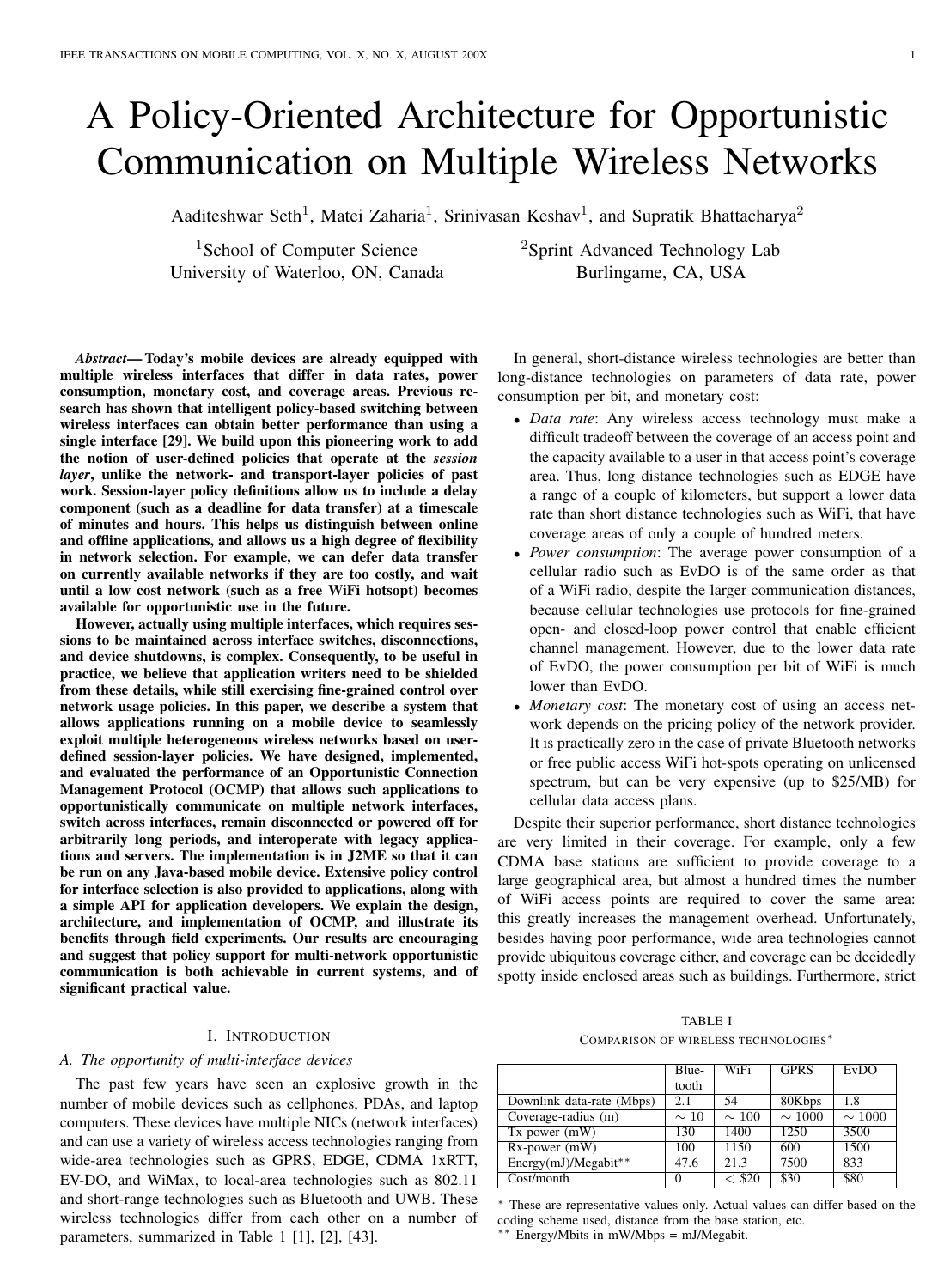call-admission control is imposed on the number of simultaneous users in a given geographic area.

To sum up, we think that no single wireless access technology can be expected to provide *ubiquitous* high-bandwidth, powerefficient, and low cost coverage. This points to the need for intelligent switching among multiple wireless interfaces, such that users can opportunistically use one or more wireless networks to increase their overall communication capacity, power efficiency, and cost effectiveness [29]–[31].

# *B. Delay tolerant applications*

In parallel, we observe that for many non-interactive applications, users can tolerate data delivery delays on the order of minutes, hours, or even days. Examples include non timecritical applications such as personal email, mobile blog uploads, download of media clips, etc. This flexibility in data transfer delays can be used to optimize communication overhead in novel ways. For example, data transfer can be intentionally delayed such that cellular networks are not utilized, and instead free WiFi or Bluetooth networks are opportunistically used whenever they become available. This can reduce the monetary cost per bit. It can also reduce the battery consumption on mobile devices because faster WiFi networks used for short bursts of time consume lesser power than slower cellular networks to transfer the same amount of data. Note that the decision to delay data transfer is a policybased decision because it involves user preferences for delay and cost.

Data transfer may be delayed not just on mobile devices, but also within the infrastructure. This becomes useful in situations when the wireless link supports data rates much higher than the backhaul connection from a WiFi or WiMax access point. This is a typical scenario because most backhaul connections use DSL that provides up to 5 Mbps, whereas 802.11g wireless links can support up to 54 Mbps. In such cases, WiFi access points can be enhanced with large local storage buffers. This will allow data transfer on the fast wireless link to proceed at the full data rate of the wireless technology: the data is buffered at an access points and transmitted in batches over the slower backhaul link.

### *C. Policy design for opportunistic communication*

Summarizing this discussion, consider for example a user who has email with photo attachments to send from her mobile device but prefers not to use the credit available on her expensive cellular plan. The user may, however, be willing to wait for a few hours in the hope of finding a free public hot-spot for sending this email. We would like to design a system that allows such a user to express interface usage preferences (e.g., minimize overall cost but tolerate transaction delays of no more than 3 hours). The rest of the process should be automated - the emails should be held back on the mobile until a free WiFi hot-spot is found. If none is found within three hours, then they should be sent out anyway over the cellular interface. The user should still be able to use a legacy email client application and should not have to be concerned with the intricacies of interface switching or the scheduling of data transmission.

Generalizing from the above scenario, our goal is to develop an architecture for policy controlled opportunistic communication on multiple wireless networks. This should allow users to specify policies at the applications-level; for example, can a certain application tolerate delays, and if so, then what is the maximum tolerable deadline for data delivery. Users should also be able to define policies in terms of bounds on the monetary cost associated with data delivery for different applications, or preferences to operate only over a certain type of network, etc. Similarly, users should be able to specify preferences on whether to minimize overall power consumption on the mobile device, or to minimize the cost of data transfer, etc. While providing this flexibility, our solution should also shield users and application writers from the dreary details of interface switching and session maintenance across disconnections.

We would like to mention that the notion of user-defined policies is well-known in the areas of autonomic computing, user interface design, and access control. The Policy SIG defines policies as "*a set of rules governing choices in the behavior of the system*" [33]. The same concept clearly applies to policybased network selection. Although this has been looked into in the past [29], the novelty of our work lies in highlighting the importance of delay-based user preferences for the selection of wireless networks on mobile devices.

We note in passing that the same factors of monetary cost, data rates, and other user-defined policies that influence network selection on mobile devices, are equally relevant for network selection in rural Internet kiosks. Rural kiosks in developing countries provide a variety of services such as birth certificates, bill collection, email, land records, and consulting on medical and agricultural problems. These kiosks are unproductive without reliable Internet connectivity. Today, kiosks connect using dialup lines, Very Small Aperture (satellite) Terminals, EDGE and GPRS PCI/ PCMCIA cards, long-range WiFi, or through mechanical backhaul such as cars and buses that ferry data to and from villages and cities [39]. Each of these connectivity options differ from each other based of parameters of monetary cost, data rates, delay, and reliability. It is common for kiosks to have multiple options for Internet connectivity, and the selection of an appropriate network for different applications at different times can be complex. Interestingly, the same architecture we develop for network selection on mobile devices is also applicable for network selection in rural Internet kiosks. For ease of exposition, however, the focus of this paper is in the context of network selection on mobile devices.

# *D. Road map*

We describe a detailed use case for opportunistic communication in Section II, and use it to derive design goals for our system in Section III. Based on these goals, we give an overview of our system design in Section IV, and present the detailed system architecture in Section V. Evaluations of the implementation of our system is given in Section VI. This is followed by a description of future work in Section VII, related work in Section VIII, and a final discussion in Section IX.

# II. DETAILED USE CASE

In addition to the policy directed use of wireless NICs, a practical solution to policy-oriented opportunistic communication has to deal with several other issues. These issues are illustrated in more detail through the email-with-photo-attachments example from Section I-C, in the scenario of Fig. 1.

Here, a set of proxy (email cache) servers (marked 'P'), located in different data centers in the Internet, are accessed by the mobile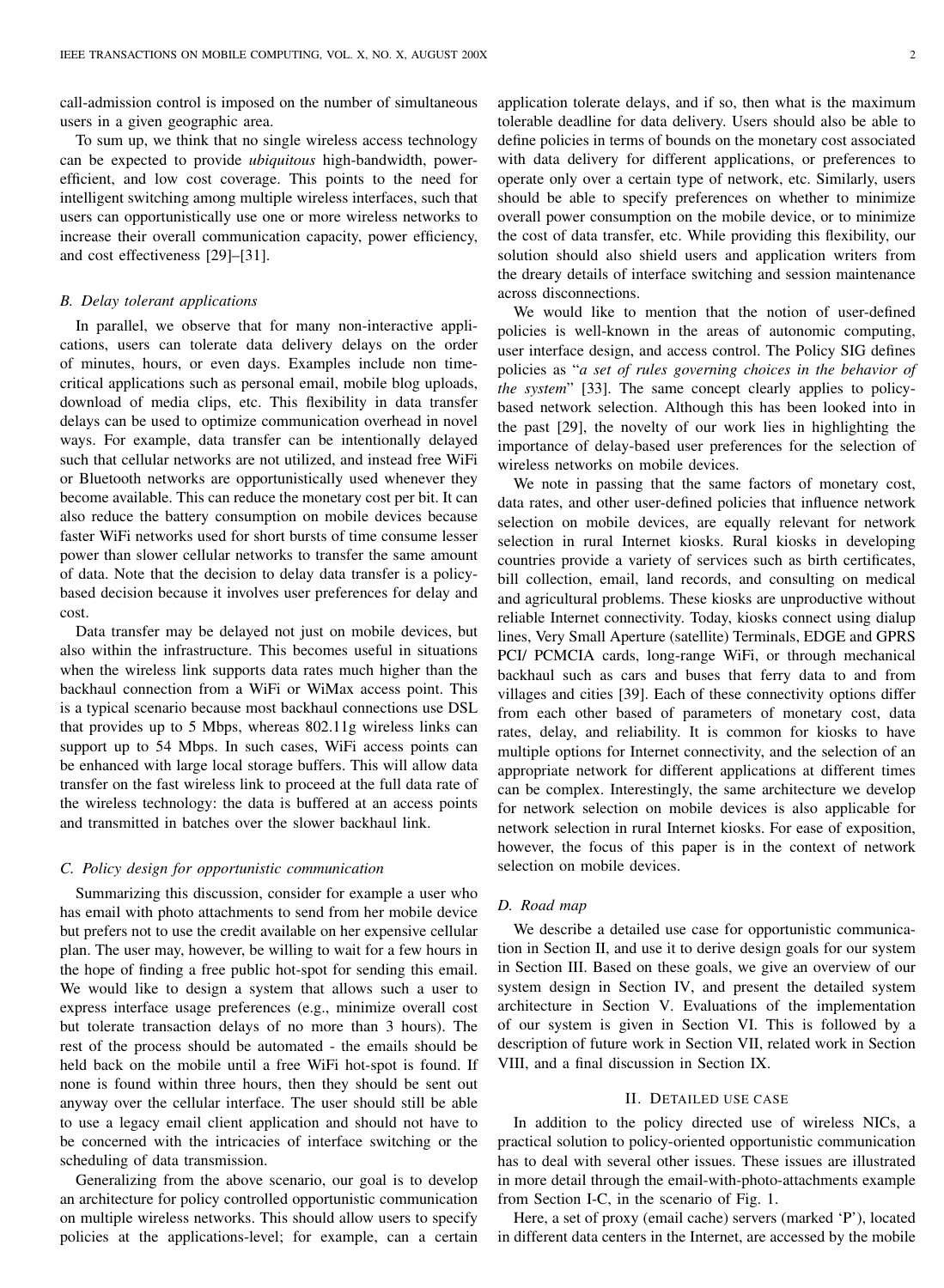

Fig. 1. Opportunistic communication

device. The device is initially at location (1) in overlapping 3G and WiFi wireless coverage areas. Because it can access the Internet using more than one wireless network, it needs to decide which network to use. The choice is complex, dictated by the dollar cost to use a wireless network, the power cost per bit, and the data rate, while simultaneously satisfying application requirements such as a 3 hour deadline for data delivery. How should these choices be resolved? Existing work on NIC selection only considers network properties such as cost and data rate to hierarchically rank networks with respect to each other [28], [29], and does not take delay based user preferences into account.

The device then moves to location (2), where it has only 3G coverage. How does it even know that it has left the WiFi coverage area? And how does it decide whether to use 3G, or to just wait for the next WiFi network? Should the user be involved in making this decision? This choice is equally complex, dictated by the user requirements, mobility schedule, and other network characteristics. Further, suppose the mobile decides to switch from WiFi to 3G because it predicts that it will not run into any WiFi network before the deadline. How can we hide this switch from the applications running on the mobile? Prior work to handle NIC switching or disconnections has only looked at small timescales at the network and transport layer [27], [30], [38]. Although systems such as [15], [22] do consider large timescale operations handled at the session layer, policy-based network selection using these systems has only considered the problem from a routing perspective, with a goal to minimize overall delays for data delivery [10]. To the best of our knowledge, design of a general user-defined policy framework operating at the session layer has not been studied in the past.

Now suppose the device moves to location (3), where it has no coverage. At this location, the applications on the device have to deal with disconnection. How should this be hidden from applications, most of which are not disconnection-tolerant? Other systems handle this by constructing application specific plugins to hide disconnections from legacy applications [22], and we adopt a similar approach.

The device now moves to location (4), where it can access the Internet from the second WiFi access network. The device now has to decide whether this network is safe to use, and, if not,

then use application-layer security mechanisms to protect privacy. Moreover, applications need to recover session state established in location (1) or (2) so that they don't start from scratch each time the mobile moves to a new location. Such scenarios have not been explore in existing work.

This use-case above elicits the requirements that we enumerate in the next Section.

### III. DESIGN GOALS

- 1) *User-directed use of multiple networks*: Today's mobile devices can detect the availability of one or more access networks, but the interface selection is completely manual. This is clearly not suitable for opportunistic access. We'd like a mobile device to have knowledge of factors such as the bandwidth and congestion state of the available wireless networks, energy-efficiency of the radios, and monetary costs of the networks. The device should then be able to use this knowledge to decide connectivity choices that satisfy the user requirements, and automatically connect to the appropriate networks. Thus, users should be able to specify application-specific policies such as data delivery deadlines, or bounds on monetary costs, or network preferences. Similarly, users should be able to specify applicationindependent preferences such as minimization of cost or power consumption. Whenever the mobile device is in the presence of one or more networks, it should be able to automatically select and connect to a suitable network in accordance with the user-defined policies.
- 2) *Support for legacy servers*: It is unlikely that a solution that requires changes at a server will ever be deployed in practice. Consequently, we would like a solution that interoperates with existing servers.
- 3) *Application session persistence across disconnections*: Consider a mobile device that has established a connection to a server using one of several network interfaces. Suppose the mobile decides to power itself off or switch to a different interface; then reconnects to the same server with a different IP address. With existing systems the server would be unable to recognize that the two connections correspond to a single ongoing data transfer session, and therefore would not be able to migrate persistent application state from the old connection to the new. For network access to be truly opportunistic and seamless, an application should be able to exchange data with a server when changing network interfaces or even when faced with intermittent loss of connectivity. This requires the maintenance of persistent application state at both the server and the client so that data transfer can resume from the point where it stopped once connectivity is restored.
- 4) *Optimized network switching*: Consider a user who is walking or driving in a car, and whose mobile device opportunistically connects to WiFi networks. Disconnections are likely to be unclean in such a scenario, and connections may terminate without an appropriate handshake that clears data in transit, or data sitting in local transport and link layer buffers. Although session layer persistence [3], [22], [27], [38] can ensure correctness that such data is not permanently lost, these protocols operate at timescales of the order of minutes (TCP timeouts); this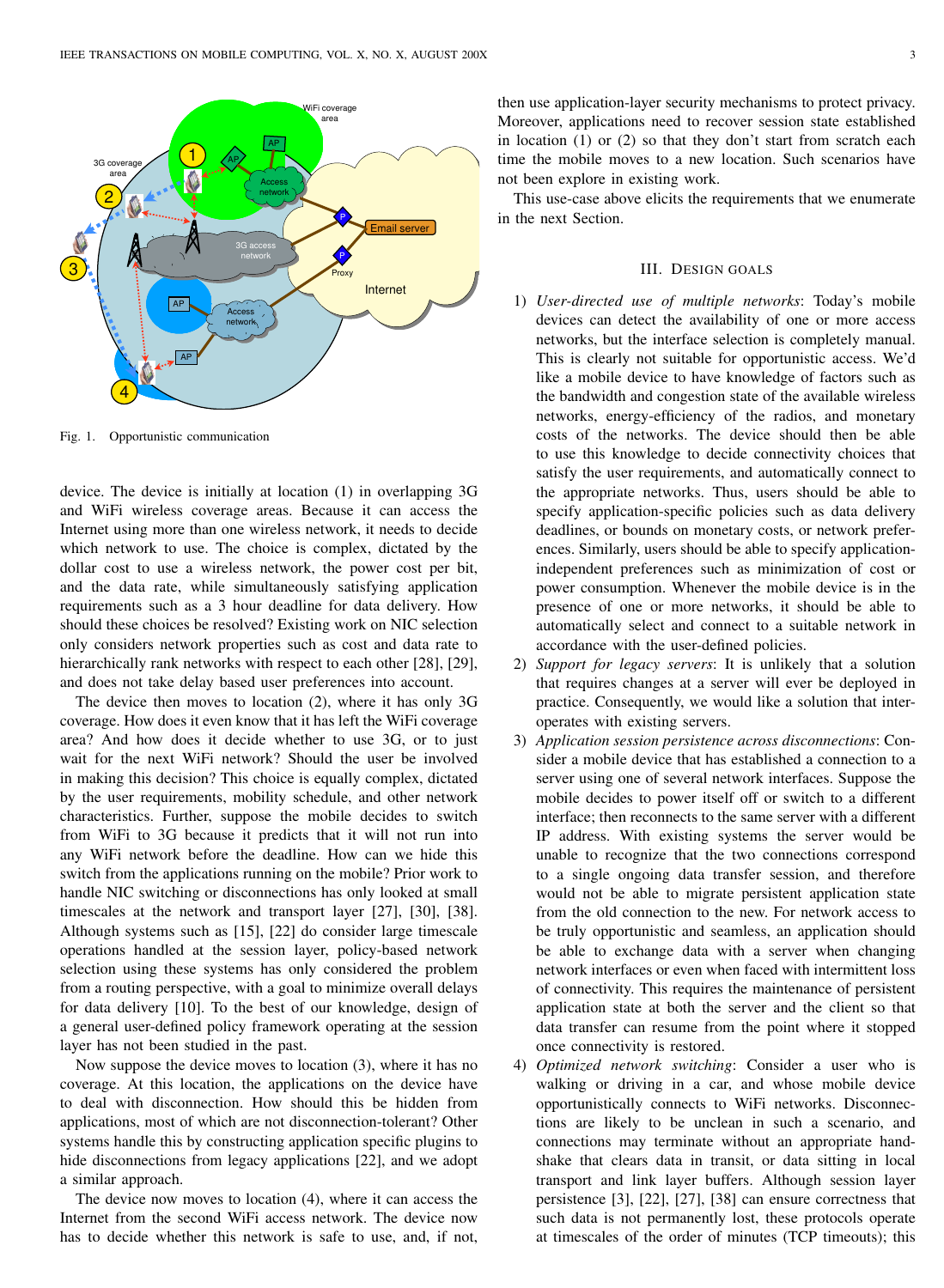can delay retransmission of data and result in large resequencing buffers at the receiver. It can also lead to the maintenance of redundant connection state at the proxy, because the proxy may wait for lengthy transport layer timeouts before tearing down the connections even though the mobile is already disconnected. Thus, we would like to have alternative mechanisms to better deal with network disconnections.

Detecting and selecting a 'good' network from among multiple networks also has room for optimization. Suppose the device is confronted with a choice of five to ten publicly accessible WiFi networks at the same time, which can be quite common in some urban settings. If the device connects to a few networks and probes the network quality to find a good network, valuable connection time can be wasted [32]. Again, optimization is required so that the mobile device can make quick decisions.

- 5) *Ease of application design and implementation*: Application designers who are familiar with the socket-bind-connect approach to writing distributed applications cannot deal well with systems where connections may fail arbitrarily, be resumed arbitrarily, and exhibit large variations in bandwidth depending on the currently available network. We would like to insulate application developers from these problems and provide them with a simple and intuitive communication interface.
- 6) *Support for buffered access points*: Access points enhanced with local persistent storage make better use of the faster wireless links because data is not bottle-necked at a slow backhaul link from the AP to an ISP. We would like to support such APs.

This design goal is also motivated from the desire to support rural kiosks connected to the Internet via mechanical backhaul [25]. In such a system, cars and buses that regularly travel between villages and cities, carry a WiFi access point having local storage. This 'mobile' AP ferries data between rural kiosks and an Internet gateway. The rural kiosks and the gateway also possess a similar AP to hold the data locally until it is picked up by a mobile AP. APs communicate with each other over short distances using WiFi, and data is transferred whenever a mobile AP comes in range with a stationary AP at a kiosk or gateway. Since cellular connections are typically unavailable in remote rural areas, users possessing mobile devices can continue to upload or download data via these WiFi based APs at the kiosks. Therefore, we would like solutions that can support buffer APs that may or may not be connected directly to the Internet.

We address these goals by means of our system architecture and Opportunistic Connection Management Protocol (OCMP). We present an overview of the system design in the next Section, deferring details of OCMP to Section V.

Note that efficient opportunistic communication also requires solutions to issues such as 802.11 association delays, wireless losses due to interference and mobility, appropriate MAC rate adjustment, impact of lower layers on TCP and other transport layer implementations, etc. We defer an analysis of such factors to future work, and focus only on the design of a policy-based architecture for opportunistic communication.

#### IV. DESIGN OVERVIEW

Fig. 1 also presents an overview of the system architecture. The main components are the content host, the proxies – which run OCMP servers, and the mobile host – which runs the OCMP client. We describe each component next.

# *A. Content host*

At the right of Fig. 1 is the content host, a server that either provides content such as video or stored voice to a mobile device, or receives uploads and content requests from the mobile. This represents popular web sites like youtube.com and yahoo.com, or media servers that provide audio and video content. Content hosts reside in a data center at the core of the Internet. These servers are connected to a wired, high-capacity, and global IP core backbone. Existing content servers run legacy applications and do not support disconnection resilience or parallel transport connections over multiple networks for a single application session. We would like to provide a feasible path for supporting opportunistic communication *without* requiring modifications to legacy servers. We achieve this via the deployment of networkbased proxies which are described next.

#### *B. Proxy servers*

Proxy servers (marked 'P') allow interworking between legacy servers and our protocols [4], [15], [22]. A proxy is located in the communication path between a mobile device and a content host. It serves as the termination point for the transport connections opened by the mobile host over multiple network interfaces. The proxy server hides multiple connections and disconnections from the content host. It can also provide fine-grained and applicationspecific connection management, as will be described in Section V.

The proxy can either be provided by an Internet Service Provider, or by an enterprise on behalf of its employees. Proxies should be placed so that the round trip time from the proxy to the bulk of the mobile devices is as low as possible [23]. For example, cellular providers could keep the proxies adjacent to the PDSNs in CDMA or the GGSNs in GPRS networks, or on the backhaul point to the Internet core [24]. On the other hand, if a third party provides a proxy as a value-added service, it should place the proxy in a well-connected data center. We only require that the proxies have one or more globally-reachable public IP addresses, or dynamic DNS registrations.

The proxy acts as a store-and-forward agent for data downloads to a mobile device. A download starts with a mobile application initiating a data transfer request, e.g., an HTTP GET request. This request is intercepted by the OCMP client on the device and forwarded to the proxy, as in PCMP [22]. The OCMP server on the proxy supports an *application plug-in* that allows it to understand how to process application-specific data transfer requests. If the request is from an application supported by the proxy, the proxy processes the request and then uses legacy protocols to contact the content host on behalf of the mobile device. Thus the content host is completely shielded from all details of communication between the mobile and the proxy.

Once data is downloaded from the content host to the proxy, the proxy caches the data and looks for available connections to the mobile device. No such connection may be available at that time if the mobile device is temporarily disconnected from all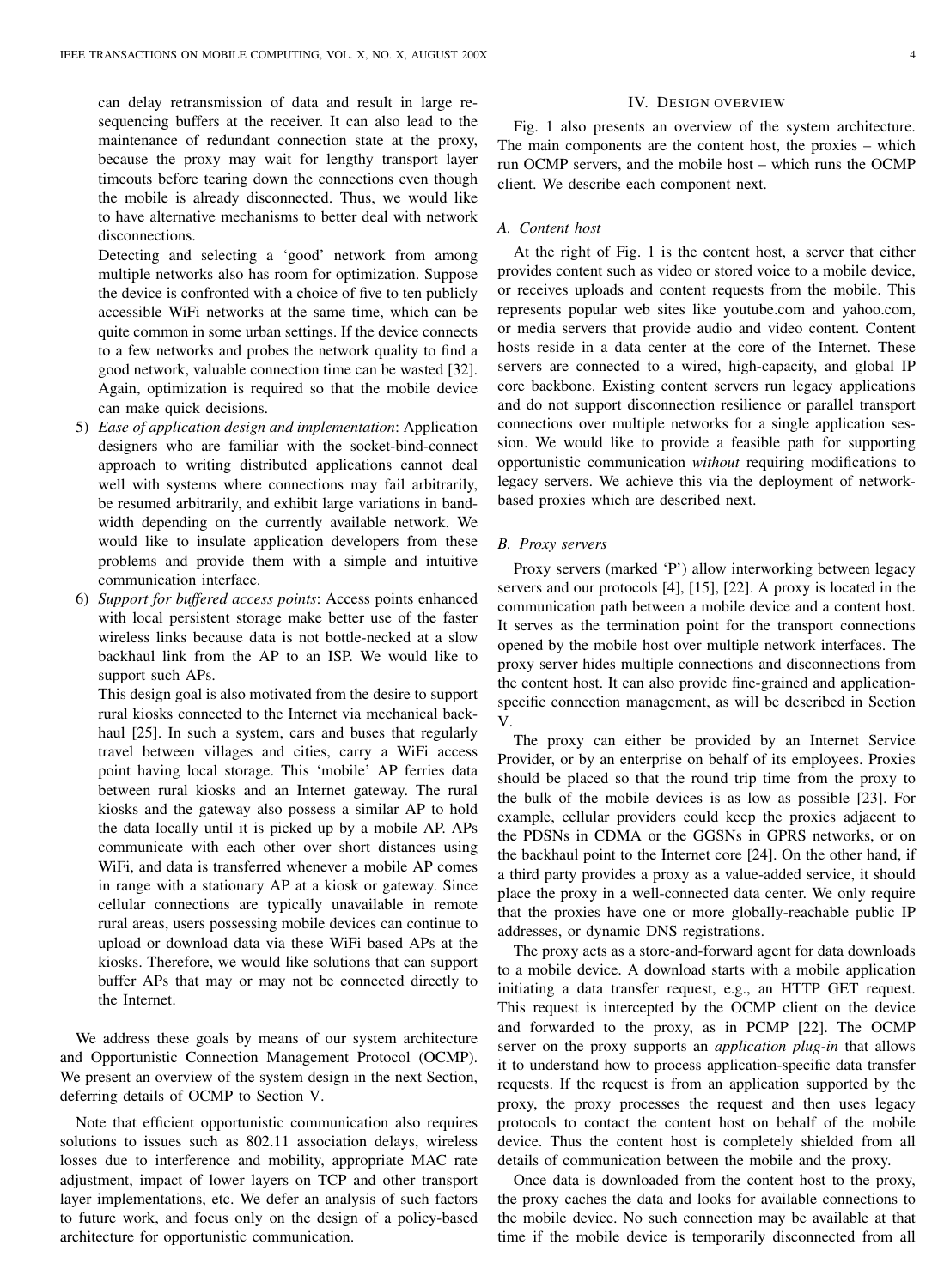access networks. If so, the proxy holds the downloaded data in persistent storage until the device reconnects. Alternatively, the proxy can use an out-of-band mechanism (e.g., an SMS message if the mobile device is a smart phone) to inform the mobile device about the availability of data. When the mobile device reconnects over one or more wireless networks, the proxy segments the application data into *bundles* (which are the message units in Delay Tolerant Networking [15]) and routes the bundles over these connections. The policy-based algorithm for determining which bundles to transmit on what connections is negotiated in advance between the OCMP peers on the mobile client and the proxy.

When data is being uploaded from the mobile device to a content host (e.g., blog or picture uploads), the proxy receives bundles from a single application, potentially over multiple transport connections from the mobile, reassembles them into a single stream, opens a connection to the content host and forwards the data using application-specific protocols. Thus the OCMP client on the mobile host and the proxy implement analogous functions for segmentation and reassembly of application data as well as policy-based routing of application data segments.

We envision that the multi-connection state between a mobile and a proxy can be packaged and moved to a different proxy to allow a mobile to always use a 'nearby' proxy, greatly improving performance. Similarly, the state on a mobile device can be retained persistently across arbitrary periods of disconnection or power loss. The state can even be transferred to a different endpoint like a home or office desktop, and unpackaged to recreate an operating state identical to the state on the mobile prior to disconnections. This can be used to provide semantics similar to that provided by Internet Suspend and Resume [18]. Note that we have not implemented a multiple-proxy system as yet. We describe it briefly as part of future work in Section VII.

#### *C. OCMP*

The proxy and a mobile may be connected by multiple heterogeneous wireless networks that differ in coverage, capacity, pricing, and availability. An OCMP server-side protocol running on the proxy coordinates access on these networks with an OCMP client-side protocol running on each mobile. OCMP defines a message format for encapsulating application data segments for session-level data reassembly. OCMP also supports control messages, i.e., messages that consist of only an OCMP header and an empty body. For example, control messages are exchanged between the OCMP client and the proxy to coordinate policies regarding selection of network connections as described in Section V-H.

Unlike past work [27], [38], OCMP does not depend on TCP semantics of the underlying connections, as long as the transport layer provides end-to-end reliability. An underlying connection can be a standard or modified TCP/IP connection [8], [20] or can be a transport protocol optimized for wireless networks, such as erasure-coded UDP [6], [7]. OCMP can therefore exploit systems that compress and transcode data on wireless links to optimize bandwidth use [44].

Using OCMP, data can be striped on multiple connections in parallel, under fine-grained application control. Essentially, OCMP clients and servers choose the connection to be used for each application-level data unit based on pre-specified policies. Moreover, if a connection abruptly terminates, or even if *all* the

connections terminate, the OCMP client and server gracefully recover from the failure, providing applications the illusion of seamless connectivity.

Besides working with the server-side, the OCMP client-side also has the additional responsibility of detecting network connections and disconnections. It uses application-specific policies to decide whether it should initiate a connection to the server side when a connection opportunity arises. It also has a notification mechanism to inform an application if there is any data that has arrived for it.

Connections between an OCMP client and OCMP server are always initiated by the client. A new transport layer connection is created each time the device connects on a new network and torn down when the device disconnects. Each network interface is associated with a single transport connection that is shared by all application data units assigned to that interface.

# *D. Mobile*

The proxy identifies a mobile device (and all connections originating from it) by a globally unique identifier (which could be an IMSI or phone number). The GUID for a mobile device is common to all its transport connections, and serves several purposes. It decouples device addressing (a GUID) from routing (in terms of IP addresses), as in HIP [21]. This solves the problem of IP address changes due to mobility and/or disconnections. It also enables the proxy to maintain persistent data transfer state even when a mobile application uses parallel transport connections over different access networks.

The OCMP client on a mobile device provides two application interfaces. The first is meant for legacy applications that are designed in the socket-bind-connect paradigm. For such applications, application-specific data download requests are intercepted by the OCMP client and sent on a control connection to the proxy. The OCMP server layer in the proxy, acting on behalf of the client, initiates a connection to the server and downloads the data. It then transmits the data to the mobile device. The OCMP client layer on the mobile device reassembles the data before delivering it to the application. For data uploads, the proxy reassembles data received from the device and transmits it to the server.

We have also built a new application interface for disconnection- and delay-tolerant applications. It takes the form of a 'communication directory', which is a standard directory in the file system. An application writer drops a file into this directory, and is guaranteed that the file will appear at a corresponding directory on the destination at some point in the future. Policies can be associated with each directory, and can be defined through a configuration file for different classes of applications. This is described in more detail in Section V-A. We have found that this API is both robust and easily understood by application developers.

We have developed a Java-based prototype implementation for the system described above and evaluated its performance on laptops with diverse wireless access technologies such as 802.11b/g, CDMA 1xRTT, and GPRS EDGE. A detailed performance evaluation of our prototype is presented in Section VI.

#### *E. Buffered Access Points*

Whereas our solution will work with off-the-shelf WiFi or WiMax access points, we recommend enhancing these access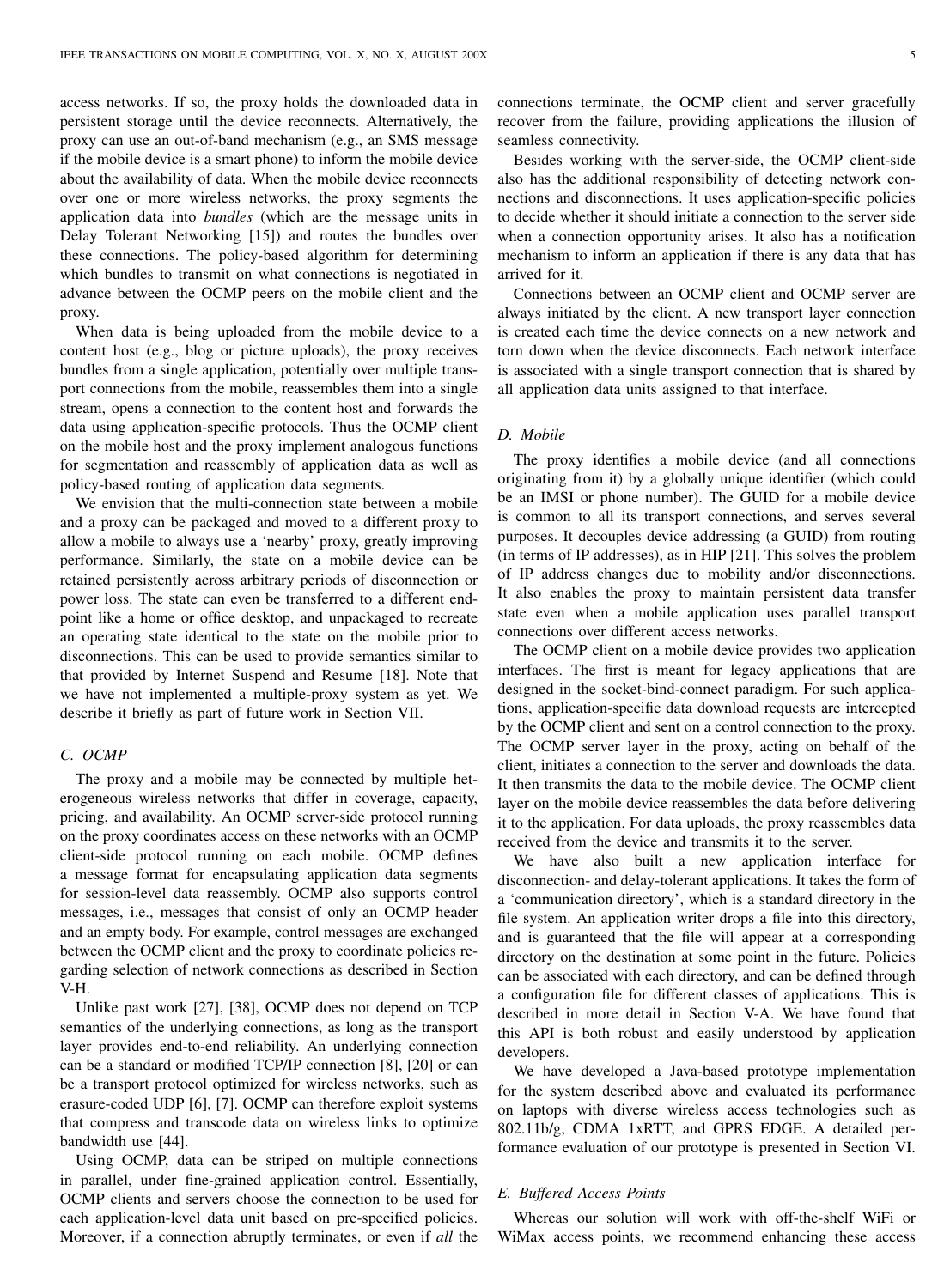points with store-and-forward infrastructure. This allows for better utilization of the wireless link capacities, which are typically much higher than backhaul bandwidths for public access networks. We have developed such prototype access points using single-board computers from Soekris Corporation [42] fitted with 40 GB harddisks. These access points run the DTNRG Delay Tolerant Networking software [9]. They interface with OCMP running on the mobile devices on the wireless network, and OCMP running on the proxies in the Internet on the wired network. Note that the same DTNRG software can also be used for mechanical backhaul because it supports multiple hops of disconnections. We have suitably extended it to make it usable as a practical mechanical backhaul solution for rural kiosk communication, as well as to support data transfer for mobile devices via rural kiosks [25].

Such buffered access points are ideal for data uploads from mobile devices. Data can be opportunistically transferred to the intermediate access points at the highest data rates possible, and session level persistence ensures that the data is correctly reassembled and conveyed to the proxy server.

Data downloads are more difficult because the proxy servers need to be aware of the next access-point that the mobile will connect to pre-cache downloaded data, and this depends on the mobility pattern of the users. We envision using network coding for redundancy and to compensate for incorrect mobility prediction by replicating data on multiple access points, such that if the mobile device is able to pick up a certain minimum amount of data, it can decode and reassemble the rest of the data. Although we have not addressed the problems of mobility prediction and optimal network coding in this paper, our implementation is flexible to accommodate such features in the future.

## *F. Control channel*

We observe that cellular networks are nearly ubiquitous, even though they may not support high data rates. We use this insight to assign a special role in OCMP to the cellular network, other than its regular use for data transfer. The cellular network in OCMP provides a *control plane*. For example, when mobile devices are confronted with a choice of multiple WiFi networks to choose from, they can use the control channel to query a centralized GIS (Geographic Information System) for the best-performing network at that time [40], or report back the performance status of different networks to keep the database updated in real time. Similarly, the control channel can be used for DHCP negotiations and pre-authentication to achieve small WiFi drive-thru association latencies. The control channel can also be used to send disconnection notifications for more efficient handling of intransit or buffered data that is lost during unclean disconnections, and reduce the amount of redundant connection state being maintained. Applications can use the control channel in many other ingenious ways too [26].

## *G. Policy control*

We now turn our attention to the main focus of this paper, that is, policy control of communication over multiple wireless NICs. OCMP allows policy definitions at the application-specific and application-independent levels, and provides a framework in which algorithms can be implemented to exercise these policies. Any configuration parameters required by policies are assumed

to reside in a policy module in OCMP, and can be queried to enforce policy at two key decision points.

- 1) *Which network to connect to*: When faced with a choice of multiple networks which may be of different types, decisions can be made based on the policy specifications.
- 2) *Which application data unit to schedule for data transmission*: When multiple applications compete for a common network resource, decisions have to be made based on the policy specifications.

OCMP is designed such that policy enforcement algorithms and policy configuration can be distributed among different entities. For example, policy configuration data may reside on the mobile device, but proxies may remotely query the policy module on the mobile device. If the enforcement algorithms are complex, then the algorithm evaluation can be performed in the infrastructure instead of using valuable battery and computation resources on the mobile device. The results of the algorithm can then be conveyed to the mobile device and enforced locally using a control channel.

In the current implementation, the policy enforcement algorithm to be used is specified as a startup parameter in OCMP. This algorithm has two methods: (a) connect, which is called each time a new network is detected, and returns true or false to indicate whether to connect to this network or not, and (b)  $qetBundle$ , which is called whenever the transport queue of an active network is vacant, and returns a bundle to be dispatched on this network, or returns null. We have implemented only a simple policy so far, described later in Section V-H. However, any other kind of a policy enforcement algorithm can be used.

1) Policies can be modeled as utility functions, where the utility gained is greatest when application data is delivered immediately, and the utility decays with time, eventually going to zero after the deadline. An example utility function can be  $U = a - bt$ , where a and b are constants, and t is the time difference between the time of data delivery and the time when the application started. Algorithms can now be designed to schedule applications such that the overall utility is maximized. This is the approach followed in [35], although the focus is on real-time applications where utilities can be based on round-trip latencies or loss rates or cost.

Application-independent utility functions can also be designed, so as to minimize power consumption and maximize the total application-specific utility simultaneously.

Note that the performance of such a scheduling algorithm may depend on whether or not it can successfully predict the expected mobility schedule of a user.

2) Policies can also be modeled as rules; for example, a policy may dictate to always use WiFi instead of EDGE, unless application deadlines are only an hour away. Such policy enforcement algorithms may require to implement a rulesengine, where rules can be specified in a policy definition language [34], along with suitable conflict resolution procedures.

Design of fast and optimal policy algorithms is an area of future work. This paper describes the framework necessary to implement different policies.

#### V. SYSTEM ARCHITECTURE

This section describes the OCMP client and server protocols in greater detail.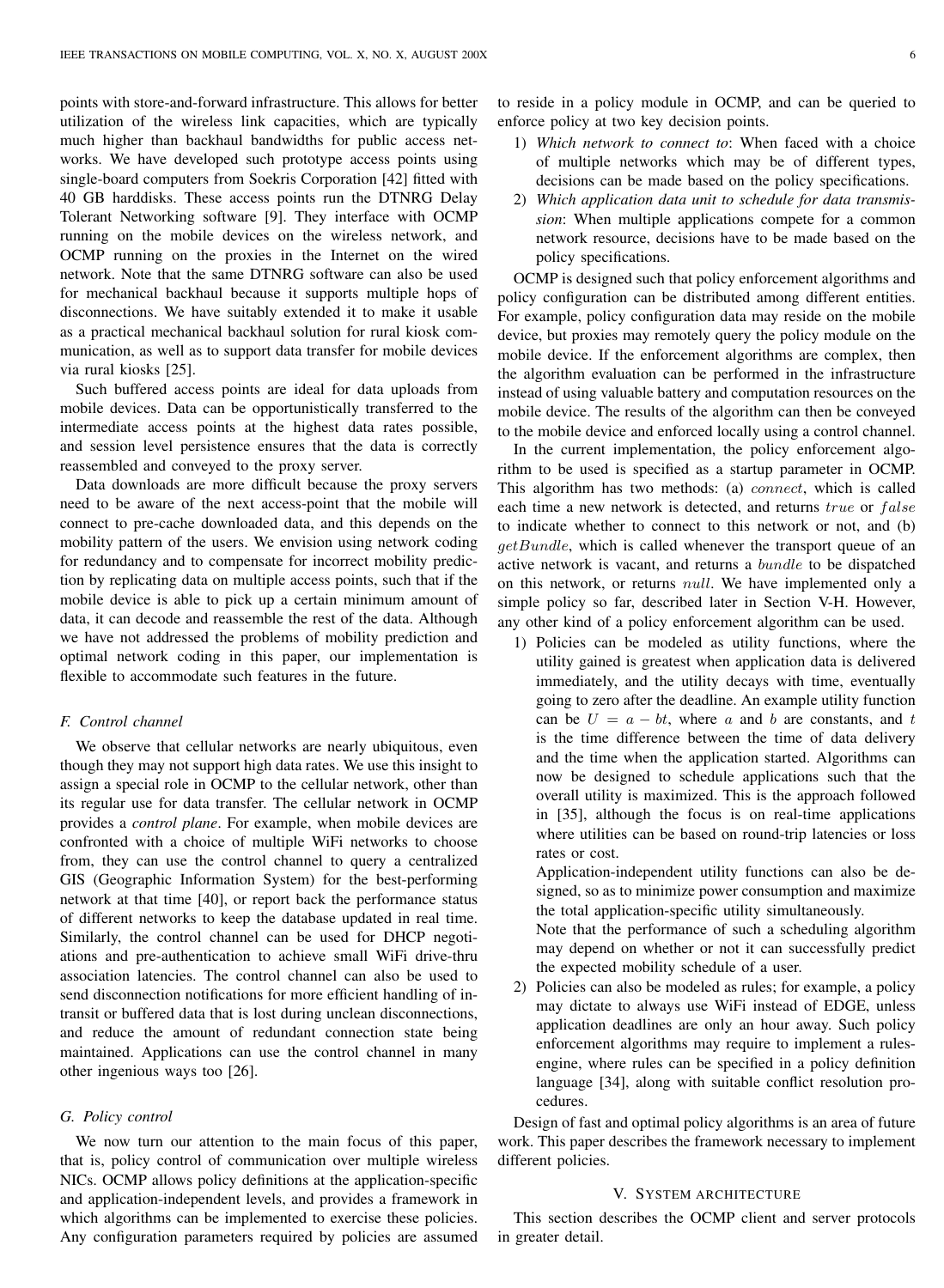## *A. Client-side communication API*

OCMP interacts with applications on the mobile client either by means of a 'communication directory' or by intercepting socket calls made by legacy applications.

A communication directory is simply a directory in the file system that contains application data. To send data, an application creates a new file in the directory, or modifies an existing file. A 'watcher' process periodically looks for modifications to the last modified time of the directory. If the modification time is more recent than the last time the directory was checked, the newly created or modified files are sent to the OCMP stack using the OCMP API.

The watcher also registers itself as a default plugin with OCMP, much like inetd. When called, it writes data to a file in the appropriate communication directory, and invokes an applicationspecific script to notify the application when its data has been received. The application can simply read this file to get its incoming data.

Each communication directory has two special files. The *config* file has application-specific configuration parameters. For example, for the blog-upload application, this is the username and password for the user. The config file also contains applicationspecific policies to control the interface(s) used for transferring data for that application. These policies are passed to OCMP by the watcher. The other special file is the *status* file. This file has one entry for each file in the communications directory and contains the status of that file. The status of a file can be, for example, 'ready to send', 'partially sent', or 'sent'. An application that wants to know the status of a file's transfer can read the status file. This can be used, for example, to display progress in a userfriendly GUI, shown later in Fig. 8.

The use of a communication directory simplifies application development. An application writer has to only create a send and receive directory and the associated config and status files. After that, all communication is achieved by writing files or reading files from the directory.

In addition to the communication directory, we support legacy Java applications by intercepting 'socket' calls in the Java API. These calls are instead handled by OCMP, specifically by the application plugin associated with that application. OCMP infers the plugin associated with a socket call by looking at the destination port number as well as the first few bytes of the written data. We describe this in more detail in Section V-D. After the interception, the remainder of the processing is identical as with the communication directory.

## *B. OCMP protocol stack*

The OCMP client and server stacks that run on a mobile and on a proxy respectively are shown in Fig. 2. On the client side, OCMP-aware applications interact with OCMP through a communication directory monitored by a 'directory watcher'. Also, socket calls made by legacy applications are intercepted by OCMP, which redirects them to application-specific plugins.

We assume that applications or their associated plugins can categorize their communications into either a control or one or more data *streams*. For example, an email application may create a data stream for email bodies, and another stream for email attachments, where the delivery deadlines for attachments may be more relaxed than the deadlines for email bodies. The application control stream (shown by 'App Ctrl' in Fig. 2) provides an explicit control channel between the application plugin peers running on the mobile and proxy. For example, it is used to tell a receiver about the length of the bulk data sent on a data stream, or application parameters required by a peer plugin. It can also convey to the mobile the status of the data transfer between the plugin on the proxy and legacy servers.

Each application data stream is assigned to a *Storage manager* that segments/reassembles the data into/from multiple bundles. It also stores the data in persistent local storage to deal with power loss on the device. Each data stream has an associated policy that is registered with the OCMP *policy module*. The policy module maintains a collection of preferences for data streams belonging to different applications. It also contains user-defined preferences. This set of user and application preferences are used by the OCMP *scheduler* to run policy enforcement algorithms to schedule application bundles on different interfaces.

The scheduler contains a *connection pool* object that maintains a list of active transport layer connections, one on each interface. Each connection is encapsulated in a *connection object*. The scheduler maintains a pre-fetch buffer for each data stream to minimize latencies in fetching data from the disk. It then selects bundles and sends them to one of the connection objects depending upon network availability and the user-specified policy. The scheduler can also decide what kind of a transport layer to use on each interface. The scheduler also may choose to asscociate on a network when a *link detection* module notifies it of new networks in range.

At a proxy, incoming bundles are processed by a symmetric stack and eventually handed to an application-specific plugin. These plugins can be loaded into OCMP dynamically on packet arrival. The plugin can then take application-specific actions to transfer the data to a legacy server. The plugin can also fetch data from a legacy server on behalf of an application and store it in data streams on the proxy. When a mobile opportunistically connects with the proxy, this data is sent to the mobile.

Note that the scheduler can be implemented either on the mobile or at the proxy. Computationally-efficient devices can run scheduling algorithms on the device itself and remotely set light-weight scheduling rules on the proxy. On the other hand, computationally-starved devices can shift schedule computation to the proxy, and rely on simple rules for bundle scheduling on the device. This flexibility is possible because the policy module that contains various user preferences can be queried remotely over the cellular control channel. Data on network status or mobility pattern can similarly be exchanged over the control channel to provide timely information to the scheduling algorithm. Note that in an area with no coverage, where the control channel is absent, no scheduling decisions are needed in the first place.

## *C. Session-level reliability*

Due to the presence of a send buffer in the network stack, write calls that enqueue data into a non-empty send buffer return successfully, making an application think that the data was reliably delivered to the receiver, even though it might not be delivered at all if the connection closes prematurely! In this case, the data in the send buffer is actually lost after a connection termination is announced to the application. Similarly, on the receive side, bundles that have been acked by TCP, are not necessarily passed to the OCMP agent on an unclean disconnection. Hence, with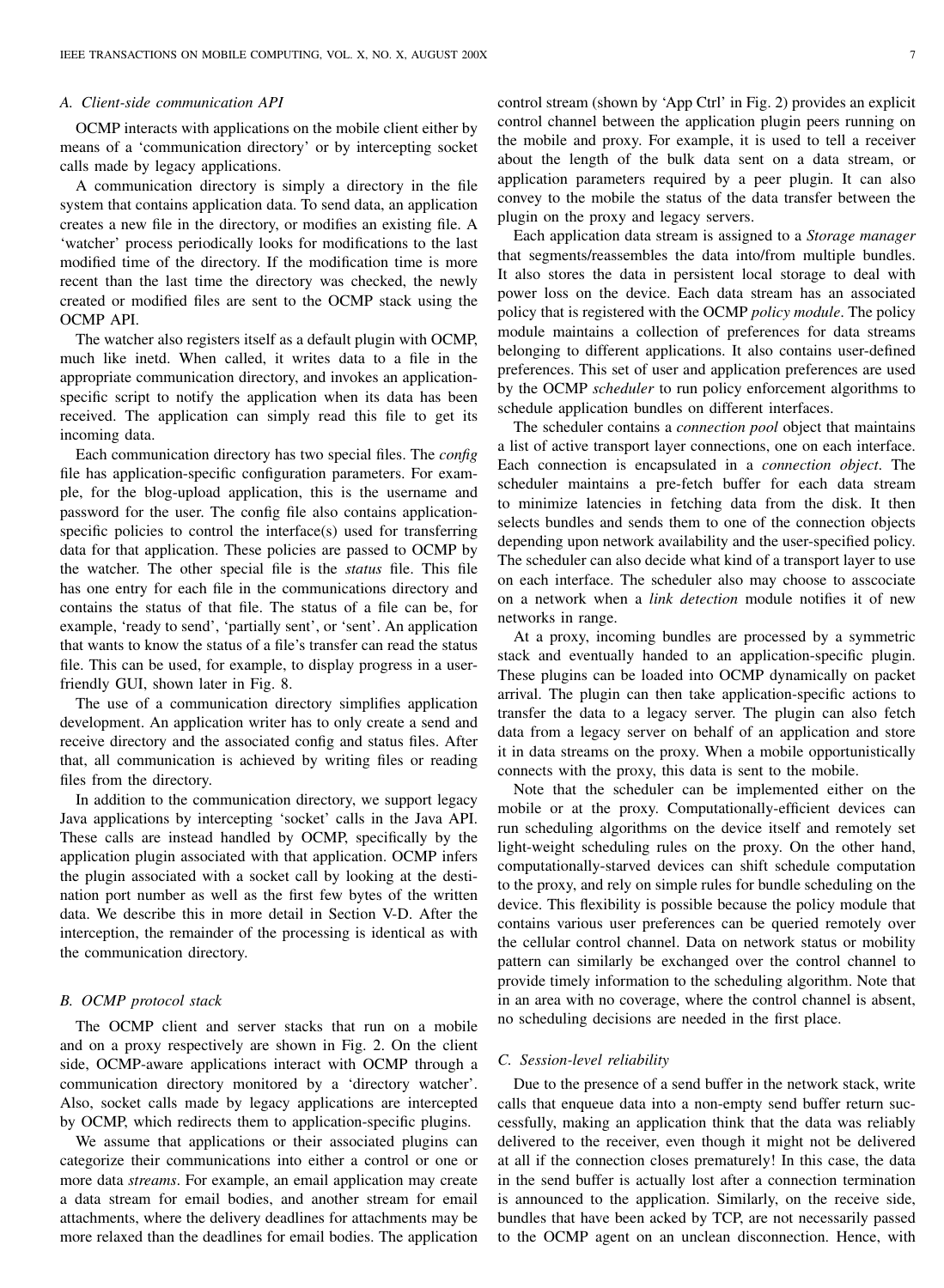

Fig. 2. OCMP stack

any buffered protocol stack, there is always a possibility that data equal to the sum of the send and receive buffers is actually lost, even though the sending side believes the data to have been delivered successfully. For this reason, transport layer semantics are insufficient for reliable delivery, and a session level reliable data transfer protocol is needed to recover from lost data.

To avoid the overhead of a per-bundle ack or nak protocol, an OCMP sender keeps track of the order in which it transmitted data on each network interface, and retains, in persistent store, all data that might possibly get lost in transit. When a connection closure is detected, the receiver uses the control channel to inform the sender of the last sequence number bundle it successfully received on that connection. This allows the sender to infer the set of bundles that were not successfully received. The sender therefore queues them for transmission on a working interface, or marks them as undelivered for subsequent retransmission.

The ability for one end of a connection to inform the other of unclean connection termination on an alternate interface is a useful feature of OCMP. This is because we have found that in practice, one of the ends knows about a disconnection far sooner than the other. This technique allows both ends to reason correctly about the disconnection and to take corrective action. Typically, disconnections are due to wireless failures, which the mobile device finds out about much faster than the proxy. The mobile then sends a disconnection notification, along with the last sequence number it received on the WiFi interface, on the control channel. If the proxy was sending some data to the mobile on the WiFi interface, it can immediately retransmit the data sent on the failed interface after the last sequence number received by the mobile. The proxy responds to a disconnection message with a reply that carries the last sequence number it received on the failed interface. In case the mobile was uploading data, it can now retransmit everything it sent after the last sequence number that was received by the proxy. This allows us to quickly recover from a broken connection. We evaluate the performance of this technique in Section VI.

The discussion is illustrated in a sample scenario shown in Fig. 3 for a mobile device that encounters intermittent WiFi connectivity and uses both WiFi and EDGE for data transfer. The protocol begins when the OCMP proxy notifies the mobile device that it has data waiting to be picked up by the device. We assume that these notifications can be sent through an out-ofband mechanism, such as SMS. When the mobile receives this notification, it asks the link detection module to raise an event whenever the device connects to a new network. Thus, when the mobile connects to a WiFi hotspot, the OCMP control layer decides to use TCP as a transport layer on WiFi to connect to the proxy. The connection is initiated through a control message, which first instantiates an OCMP *connection* entity for the mobile on the proxy if it did not exist already. The connection is then added into the connection pool. If the WiFi connection breaks uncleanly, the EDGE connection is used to send control messages to the proxy so that the proxy does not have to wait until a TCP timeout to detect the connection failure.

# *D. Application-specific plugins*

Both the OCMP client and the server support applicationspecific *plugins*. These short-lived code modules are invoked to carry out application-specific actions for each client-server interaction. All applications need a plugin at the proxy, and legacy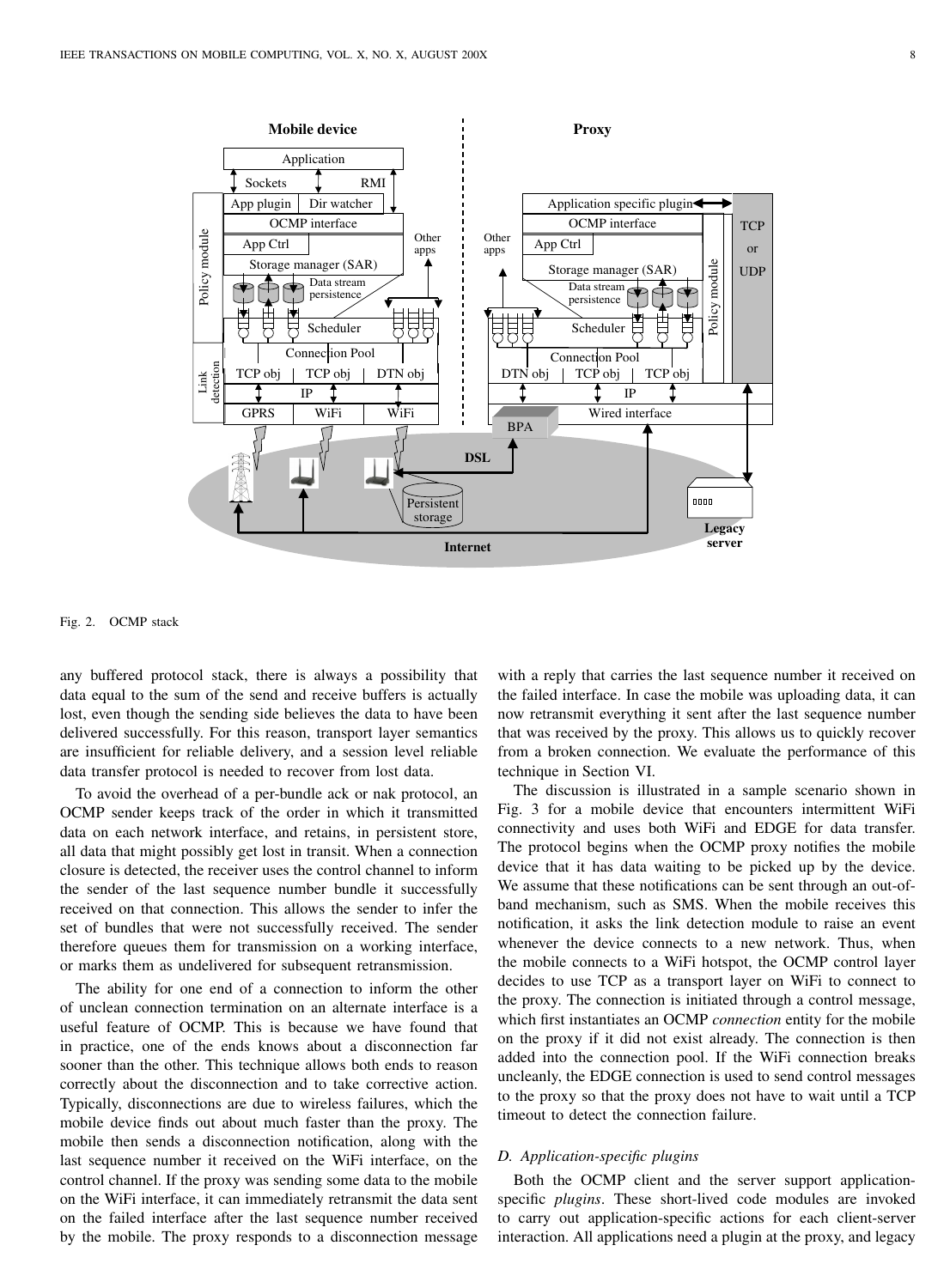

Fig. 3. Control flow sequence diagram

applications need a plugin at the client end as well. For example, a legacy web browser request on a mobile is associated with an instance of a HTTP plugin both on the client on the proxy that initiates an HTTP GET on its behalf. The proxy-side plugin stores the results in persistent storage and communicates them to the client over opportunistic links. Other examples are a blog plugin to support upload from a mobile device to Blogger, and a Flickr plugin to upload a photograph to Flickr. Application plugins attempt to mask a mobile's disconnections from legacy applications either on the mobile or at the content host. Of course, long disconnections that last for hours or days cannot be masked, particularly from interactive applications. However, opportunistic communication is ideal for delay-tolerant applications, such as music downloads and email.

An instance of a plugin is created on the mobile if OCMP intercepts a socket call made by legacy applications. The destination port number or the first few bytes written into the socket are used to disambiguate applications, and a corresponding plugin object is created to handle the connections. Whenever a new plugin is created, or a new file is dropped into the 'communication directory', an application control message is also sent to the proxy to ask it to dynamically instantiate a peer plugin on the proxy. Application control messages have an application ID and application type field to uniquely identify the correct plugin and the type of the plugin. The plugin then collects *one-time* data from the legacy server, hands it to a SAR (Segmentation and Reassembly) agent, and finally destroys itself. A distinct plugin object is therefore associated with each client interaction with the server.

Persistent application daemons can also be created at the proxy

that either monitor legacy servers for updates, or receive 'push' style updates from the servers. The data from these updates is then handed to an application plugin, which hands over the data to SAR agents in the usual way. If the mobile is already connected to the proxy over a control channel, an application control message is sent to the mobile to notify it about pending data lying at the proxy. The mobile now either downloads the data into the 'communications directory', or instantiates the appropriate application plugin to handle the incoming data. If the mobile is not connected to the proxy, which could happen if the mobile is temporarily unable to access data services on cellular networks, an out-of-band SMS message can be sent to the mobile to indicate pending data. The client OCMP running on the mobile receives this SMS and tries to connect to the proxy whenever connection opportunities arise.

#### *E. OCMP identifiers*

As described earlier, OCMP identifies each mobile device by a unique GUID such as its IMSI [36]. The proxy uses this ID to demultiplex bundles belonging to different users. A different class of identifiers is needed for some applications. Consider a proxy that registers itself as the email server for a set of mobile users using a DNS MX record. When receiving incoming email, the proxy needs to find the user's OCMP-GUID. Therefore, the proxy needs to maintain a mapping from the user's applicationspecific address, such as an email address, to the user's GUID so that when the user connects to the proxy, it can send data to the correct user.

We have defined a framework on the proxy to support translation from application-IDs to OCMP-GUIDs. A registered appli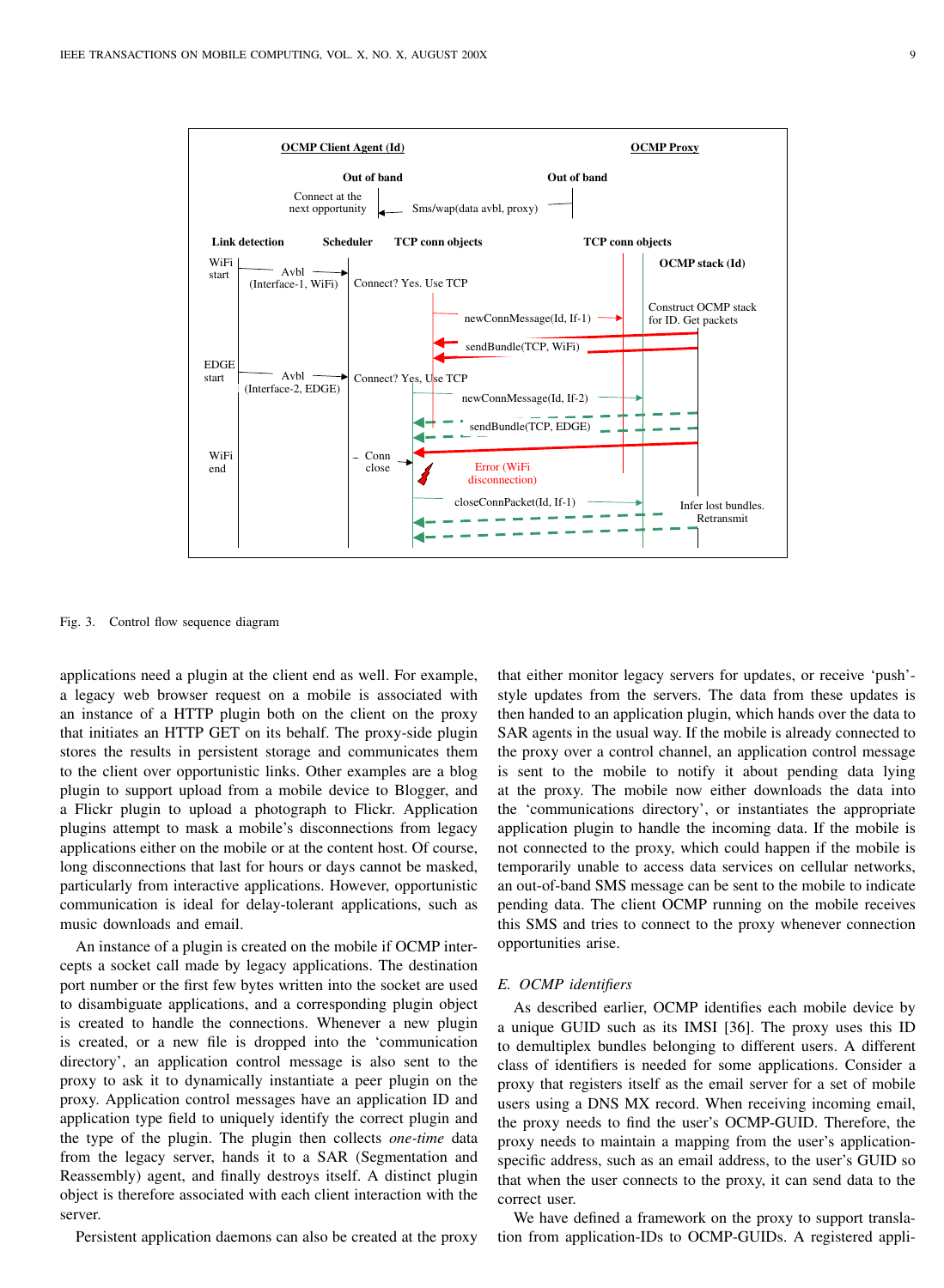cation can create a daemon on the proxy that maintains mappings from application identifiers to the OCMP identifiers for all users of that application. This daemon is also registered to receive content from legacy servers. So, when a content server pushes data to the application daemon, it can instantiate an application specific plugin with the correct OCMP-GUID for the user, and redirect the incoming data to the plugin. The plugin caches the data in the usual way and delivers it to the mobile whenever it connects.

Note that each bundle carries a *GUID* to distinguish bundles belonging to different users, an *application identifier* so that bundles can be routed to the correct application, a *SAR agent identifier* for each data stream, and a *sequence number*. A concatenation of the first three identifiers defines a unique *session identifier*.

# *F. DTN support*

DTN is modeled as a network interface for OCMP that implements its own transport layer protocol. Whenever a mobile device detects a WiFi network, OCMP examines the SSID to determine whether the network belongs to a DTN access-point, or it is a third party WiFi network providing a direct connection to the Internet (other methods can also be used, such a UDP broadcast on a particular port, or querying a GIS over the control channel for more information about the WiFi network). A different type of connection is instantiated depending upon whether the access-point provides a store-and-forward facility or not. We have implemented a new *Connection* object for DTN that talks to a DTN Bundle-Protocol-Agent (BPA) running on the DTN access-point. This is shown in Fig. 2, and works as follows:

- *OCMP on mobile host*: A BPA does not run locally on the mobile host because the DTNRG reference implementation is not in Java. Instead, OCMP connects wirelessly to a BPA stub on the DTN access-point, and transfers data to it using TCP over the stub's RPC interface. Custody transfer acknowledgments are relayed back from the BPA to the DTN *Connection* object in OCMP. Thus, OCMP is made to believe that it is actually talking to a proxy in the Internet, but the BPA successfully masks the absence of an end-to-end route to the Internet.
- *DTN on access point*: The BPA receives bundles from OCMP, and stores them locally for subsequent forwarding to the OCMP proxy over DTN.
- *OCMP on proxy*: The proxy has a corresponding BPA running locally that receives DTN bundles from the accesspoints. OCMP bundles are extracted from the DTN bundles, and passed on to application plugins just like other OCMP bundles.

For data to be sent to a mobile device through a DTN access-point, the scheduler on the proxy first checks whether the mobile device is registered with a DTN access-point, or it is likely to be in the presence of one. This step is crucial for the proxy to decide whether to retain the data in OCMP or to push it into the DTN overlay by routing it to an appropriate access-point. In the former case OCMP layers itself on TCP/IP as usual, but for the latter case, the proxy instantiates a connection to the BPA running locally



Fig. 4. CCDF of EDGE application layer throughput

and dispatches all the data to this BPA for eventual delivery to the user's custodian.

# *G. Control channel*

Based on the discussions above, we summarize the uses of the control channel:

- 1) Send disconnection notifications when links terminate uncleanly, so as to reduce the amount of redundant state being maintained, and to exchange session state between the end points to reduce the size of the resequencing buffers.
- 2) Query the policy module on the mobile device for information about user preferences.
- 3) Exchange data required for policy enforcement algorithms. This data may include network performance status, or remaining battery life on the mobile device, or network cost information, etc.
- 4) Transfer application control data to instantiate plugins.

However, availability of the cellular network is not essential for correctness in OCMP. It is meant only as an optimization mechanism. We quantify some benefits of this approach in Section VI.

## *H. Policy control*

The focus of this paper is on an *architecture* that supports policy definitions. To exercise the architecture, we evaluate a simple policy described next (we are studying more sophisticated policies in current work).

We have implemented a simple policy enforcement algorithm for messages with deadlines, which works as follows. We connect to WiFi networks in preference to cellular networks, assuming lower usage costs for WiFi. We assume having prior knowledge of the average throughput provided by the cellular network. This assumption is easily justified by an experiment, where an EDGE network was regularly probed over the duration of one day, and found to have a throughput of 16 KBps or more approximately 80% of the time, shown in Fig. 4.

Each application data stream registers itself with the policy module on the mobile device, and specifies the size of its data stream, a delivery deadline, and direction of data transfer(uplink or downlink). The scheduler then back-computes an approximate commencement time for each data stream, ordering the streams from the furthest deadline to the nearest deadline. This is done by assuming the worst case scenario, i.e. the device may not run into any WiFi network and the cellular network will have to be used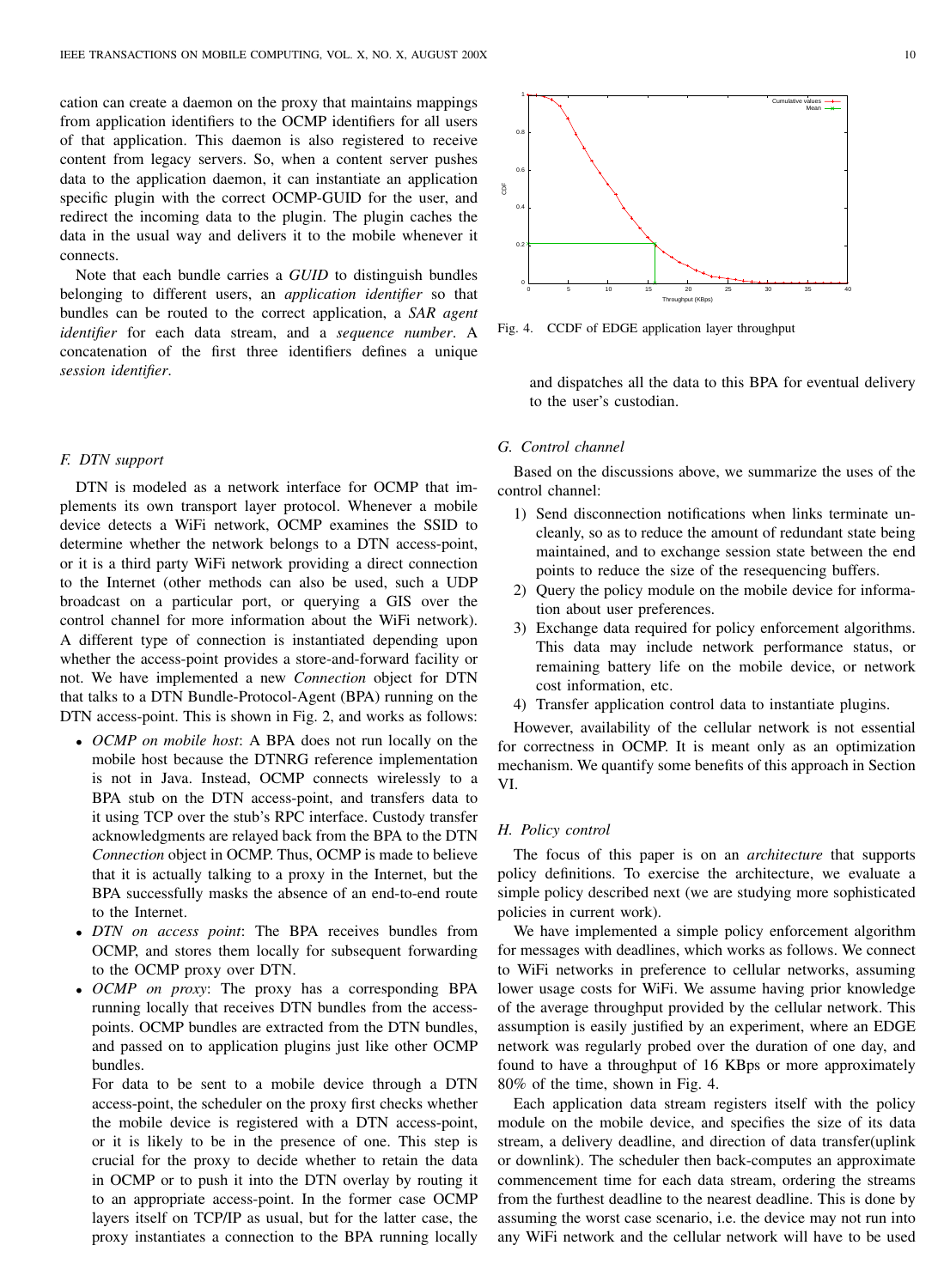

Fig. 5. Simple network selection algorithm

for data transfer; thus, data delivery must commence for each data stream preceding its deadline by a time of at least (size of remaining data / cellular throughput). If the commencement time for a data stream overlaps with the deadline for another data stream preceding it in the stream ordering, then the commencement time is appropriately adjusted to accommodate both the streams.

This is shown in Fig. 5 as a *threshold envelope* for data delivery: the cellular network will be used only when the amount of data remaining to be transferred exceeds the envelope. The envelope can be computed at any instant of time using dynamic programming, given the deadlines and amount of remaining data for the applications currently in progress. For example, Fig. 5 shows the commencement times for five applications ordered according to deadlines. The cellular network throughput is assumed to be 16KBps ( $\sim$  1MB per minute). The figure shows that since the commencement time computed for App-2 overlaps with the deadline for App-1, the corresponding threshold envelope is computed with an earlier commencement time. A similar adjustment is made for App-4 and App-5. In general, given  $n$  applications with corresponding deadlines and sizes of remaining data  $(d_i, s_i)$ , ordered according to deadline such that  $d_i \n\leq d_{i+1}$ , and given the mean cellular throughput f, the commencement times  $(c_i)$  can be iteratively computed as:

if  $c_i \geq d_{i-1}$ , then  $c_i = d_i - fs_i$ else  $c_{i-1} = d_i - f(s_i + s_{i-1})$  and the process is repeated.

The threshold envelope is recomputed whenever a new data stream is registered, or a disconnection takes place from a WiFi network that was being used for data transfer. Timers are then initialized for each commencement time, so that data delivery can be triggered at that time instant. Now, whenever a new WiFi network is seen and there is pending data waiting for delivery, the WiFi network is always used for data transfer. On the other hand, the cellular network is used only when the amount of remaining data exceeds the commencement time and there is no WiFi network available, or data is striped across both cellular and WiFi networks in case both are available. At any instant of time, the data stream with an earlier deadline is given preference over other data streams.

Experiments with this algorithm are evaluated in Section VI. We also describe several different policy alternatives in Section VII.



Fig. 6. Single application, easy deadline



Fig. 7. Single application, aggressive deadline

# VI. EVALUATION

We used an HP-Compaq 1.8GHz laptop running Windows XP for our experiments. A WiFi connection was provided over 802.11g with a DSL backhaul of 5Mbps, and a cellular connection was provided through an EDGE PCMCIA card. All our experiments were conducted in a stationary environment to minimize the effects of mobility on our results because mobility is not the focus of this paper. We instead implemented an emulation-module in OCMP to emulate WiFi connections and disconnections, assuming an arbitrary mobility schedule. We recognize the fact that our emulation methodology does not take into account factors such as 802.11 association delays, wireless losses due to interference and mobility, automatic rate adjustment, impact of lower layers on TCP and other transport layer implementations, etc. We defer an analysis of such factors to future work, and retain the focus of the evaluations in this paper on the design of the policy based system that we have proposed.

#### *A. Meeting the design goals*

We evaluate how we have met our design goals stated in Section III.

1) *User-directed use of multiple networks*:

Fig. 6 and Fig. 7 show a runtime trace of the number of bytes that remain to be transferred for a single application during one emulation run, while using the simple algorithm of Section V-H. In both the figures, grey regions denote the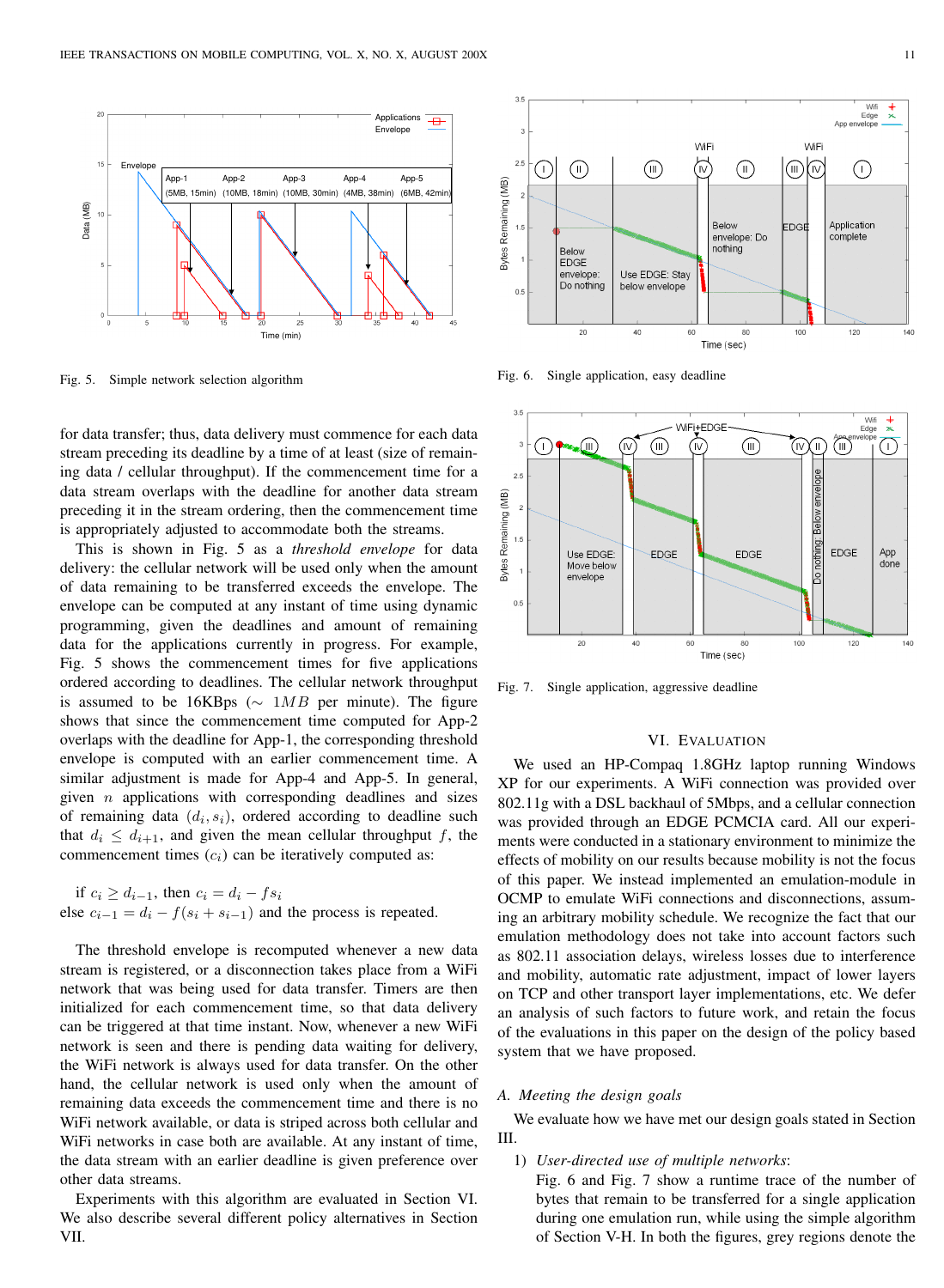

Fig. 8. Multiple applications

times when WiFi is absent. We have divided the timeline into multiple zones for clarity of explanation. We will use  $r(t)$  to denote the number of bytes that remain to be transferred at time  $t$ . We call the scenario depicted in Fig. 6 as having an easy deadline because when the application starts, the size of its data to be transferred (1.5 MB) is less than the maximum amount that can be sent on EDGE even if no WiFi network shows up. The scenario in Fig. 7 is correspondingly termed as having an aggressive deadline because the amount of data to be transferred (3 MB) is larger than the maximum amount that can be sent on EDGE alone.

- a) *Zone I (Idle):* This denotes an idle state, either when there is no application waiting for data delivery, or all the applications have completed their respective data transfers.
- b) *Zone II (Do-nothing)*: This denotes the time during which an application is active, but there is no data transfer is progress because  $r(t)$  is below the envelope. Thus, Zone II occurs in Fig. 6 when the application is started at a time that is much before the commencement time calculated assuming that no WiFi network will be available until the application deadline.
- c) *Zone III (EDGE)*: This denotes the intervals during which there is no WiFi network available, and  $r(t)$ will either cross the envelope if EDGE is not used, or is already above the envelope.
- d) *Zone IV (WiFi)*: This denotes the short intervals of time when WiFi networks are available for opportunistic use. In Fig. 7, these opportunities present themselves when  $r(t)$  is above the envelope; hence, both WiFi and EDGE are simultaneously used. However, only WiFi networks are used in Fig. 6 because  $r(t)$ always stays at or below the envelope.

Fig. 8 shows a runtime trace for 4 applications running under the same policy enforcement algorithm, each application having a single data stream. All applications have been shown to have aggressive deadlines, where they start above the EDGE envelope that is available for them. Note that the applications are labeled according to their start times, but their deadlines are not in the same order: App-



Fig. 9. Screenshot of OCMP status-manager

 $3 <$  App-4  $<$  App-1  $<$  App-2. At any time instant, the application having an earlier deadline is given preference over other applications. Thus, App-1 is allowed to use WiFi in preference to App-2 always, and App-3 preempts App-1 at  $t = 38 \text{sec}$  when App-3 starts and has an earlier deadline than App-1. The earliest-deadline-first ordering is also followed on EDGE. Thus, App-2 which has the last deadline, is able to use EDGE only when all other applications have either completed, or have dropped below their individual EDGE envelopes.

These experiments show that user and application-directed use of multiple interfaces is possible through OCMP.

- 2) *Ease of application design and implementation*: We believe we have successfully met this goal because both our plugin and directory APIs completely mask the effects of network disconnections and switching. As anecdotal evidence, a student without any knowledge of the underlying details of OCMP was able to develop an Email plugin in just 4 days, "simply by parsing /var/spool/mail and dumping the emails in the OCMP communication directory".
- 3) *Support for legacy servers*: We have so far built OCMP application plugins for the following services which are otherwise available only through applications that connect directly to the legacy servers hosting these services: send and receive email, upload photos to www.flickr.com, post blogs to www.blogger.com, and receive HTML pages using HTTP GET.

Fig. 9 shows a screenshot of the OCMP status manager that displays the status of data transfer for different applications. In this particular case, two blog entries for www.blogger.com and three images for

www.flickr.com were uploaded using OCMP.

- 4) *Application session persistence across disconnections*: Instances such as the occurrence of Zone II in Fig. 6 and Fig. 7, when no networks are used, show that session persistence is supported in OCMP.
- 5) *Optimized network switching*: We stated earlier that in the absence of quick notifications of WiFi disconnections sent over the cellular control channel, the proxy will have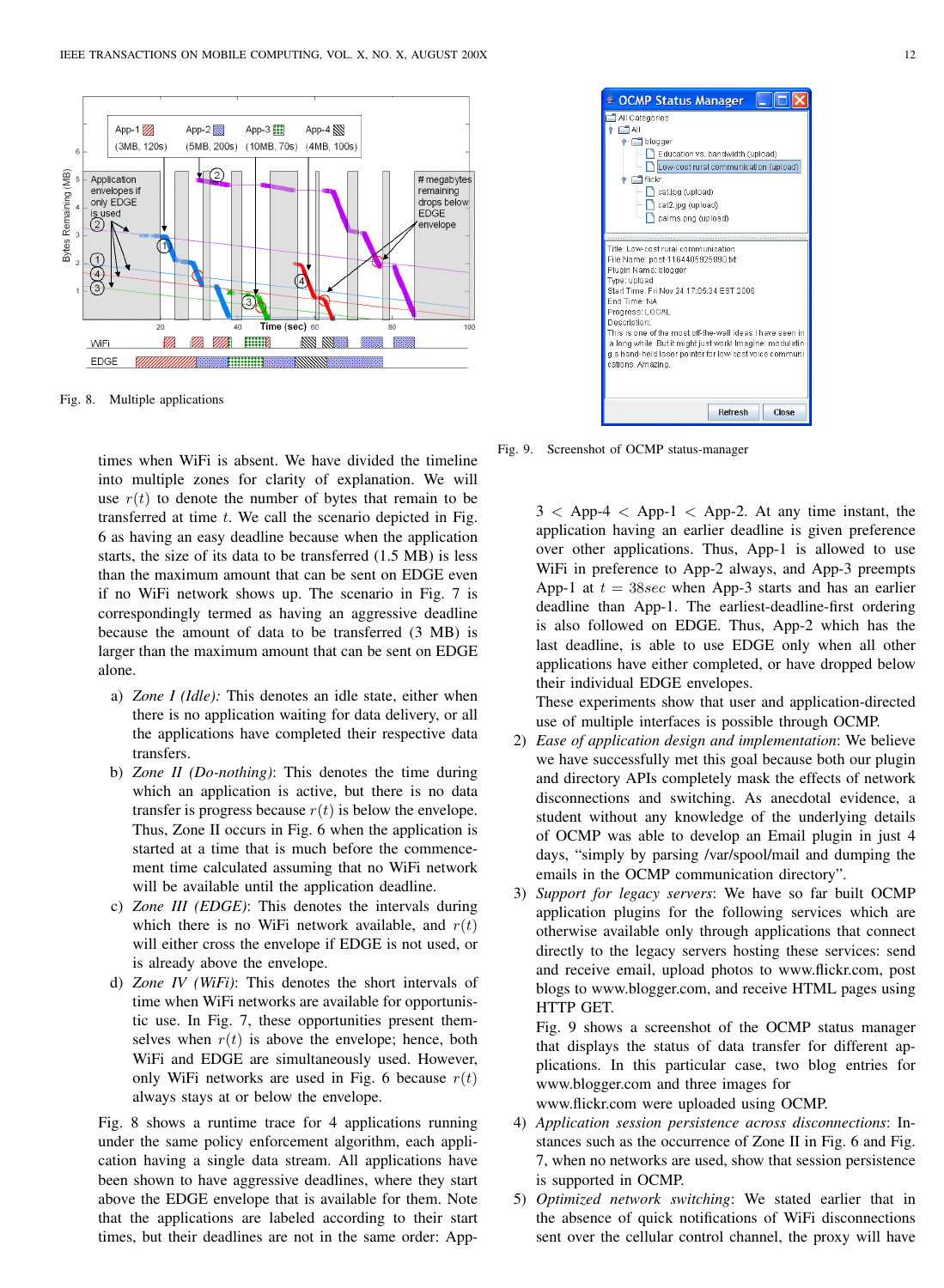TABLE II DISCONNECTION DETECTION LATENCIES

|              | Mean              | Std. deviation      |
|--------------|-------------------|---------------------|
| With EDGE    | 982 <sub>ms</sub> | 156ms               |
| Without EDGE | 49.2sec           | 13.7 <sub>sec</sub> |

to maintain a large amount of state until when a TCP timeout occurs. To observe this effect, we ran a set of 10 experimental runs both with and without an EDGE cellular channel, and calculated the mean and standard deviation of the delay incurred by the proxy in inferring a disconnection. We did this by manually disconnecting the laptop from WiFi and observed the delay until when the proxy closed the TCP connection. The results are shown in Table 2.

When EDGE is used as a control channel, the total delays are of the order of 1 sec. The primary component of this delay is the large RTT of an EDGE network ( $\sim$  700ms). Note that in these measurements, we did not count the latency incurred by the 802.11 MAC layer to infer a disconnection and report it to OCMP. This is because such link layer indications are not yet a part of the 802.11 standard [5], although they are useful for opportunistic communication. For now, we assume that such link layer triggers exist, and disconnections can be detected by the mobile device within a couple of milliseconds. This is because most wireless cards consider three consecutive MAC retransmission failures as a disconnection [37], which can be done within a few milliseconds.

On the other hand, without an EDGE control channel, TCP timeouts often take over a minute to detect a broken connection. This means, for example, that the proxy maintains flow state over a period of minutes even though opportunistic WiFi network residence times will likely to be of the order of a few tens of seconds [41]. This observation is of significant concern because the OCMP proxy will likely be shared among hundreds of users, and redundant state maintenance can clearly decrease the scalability of the proxy. This also shows that link layer indications can prove helpful for opportunistic communication, and argues for the inclusion of link layer triggers as a part of the 802.11 standard.

6) *Buffered Access Point support*: We have extensively tested the integration of OCMP and DTN with encouraging results obtained on Soekris boxes running as access points. We also plan to repeat our experiments with off-the-shelf AP hardware. On a related note, we have deployed this system in a rural Internet kiosk in India since the OCMP-DTN integration makes our systems usable for mechanical backhaul [25].

#### *B. Performance comparison with standard FTP*

We ran further experiments to compare the performance of OCMP with that of standard FTP to benchmark the efficiency of our implementation. We used a single WiFi network without any disconnections. The results are shown in Fig. 10. It can be seen that our implementation performs reasonably well for filesizes up to 30MB, but the performance drops for larger files. Preliminary observations from profiling tools indicate that the CPU is the bottleneck, most likely due to additional bundle processing in



Fig. 10. Performance comparison with FTP

the OCMP scheduler. Although we expect most transfer sizes to be below 30MB, these experiments indicate that policy-based systems do incur greater processing requirements.

#### *C. Experience on hand-held mobile devices*

We also ran OCMP on an iMate K-JAM having a 195MHz processor and 64MB RAM. Surprisingly, we were able to get a WiFi throughput of only 12KBps as opposed to an Internet Explorer HTTP download rate of approximately 60KBps. We believe that this is because OCMP is coded in J2ME and its performance depends heavily on the resources that are available to the Java virtual machine running on the mobile device. However, our observations reaffirm the previous conclusion that the benefits of policy-based systems can be offset by the greater processing requirements of such systems. Fortunately, the processing capabilities of devices are increasing rapidly, and policy-based systems can provide significant benefits.

# VII. FUTURE WORK

## *A. Policy control*

We are currently developing more sophisticated and optimal policies for network selection. Some factors we attempt to take into consideration are:

- 1) Users generally follow a certain mobility schedule; eg. leave home for office at 8:30am, travel along a particular road, return home at 5pm, etc. In the past, researchers have developed mobility models using Markov fields [11] and calendar schedules [12] that capture such regularity in user movements. Knowledge of user mobility patterns based on similar models can help us solve decision processes of policies for network selection. For example, in the context of the simple algorithm of Section V-H, if the device knows with a high probability that it will enter a WiFi network soon then even if the amount of data remaining to be transferred is currently above the EDGE envelope, the device need not use EDGE at all.
- 2) When a device is in the range of multiple wireless networks, it was shown that aggressive switching across these networks can actually degrade overall throughput because of the switching latencies associated with moving to a different network [28] . A *make-up time* metric was suggested as the minimum amount of time a mobile device must stay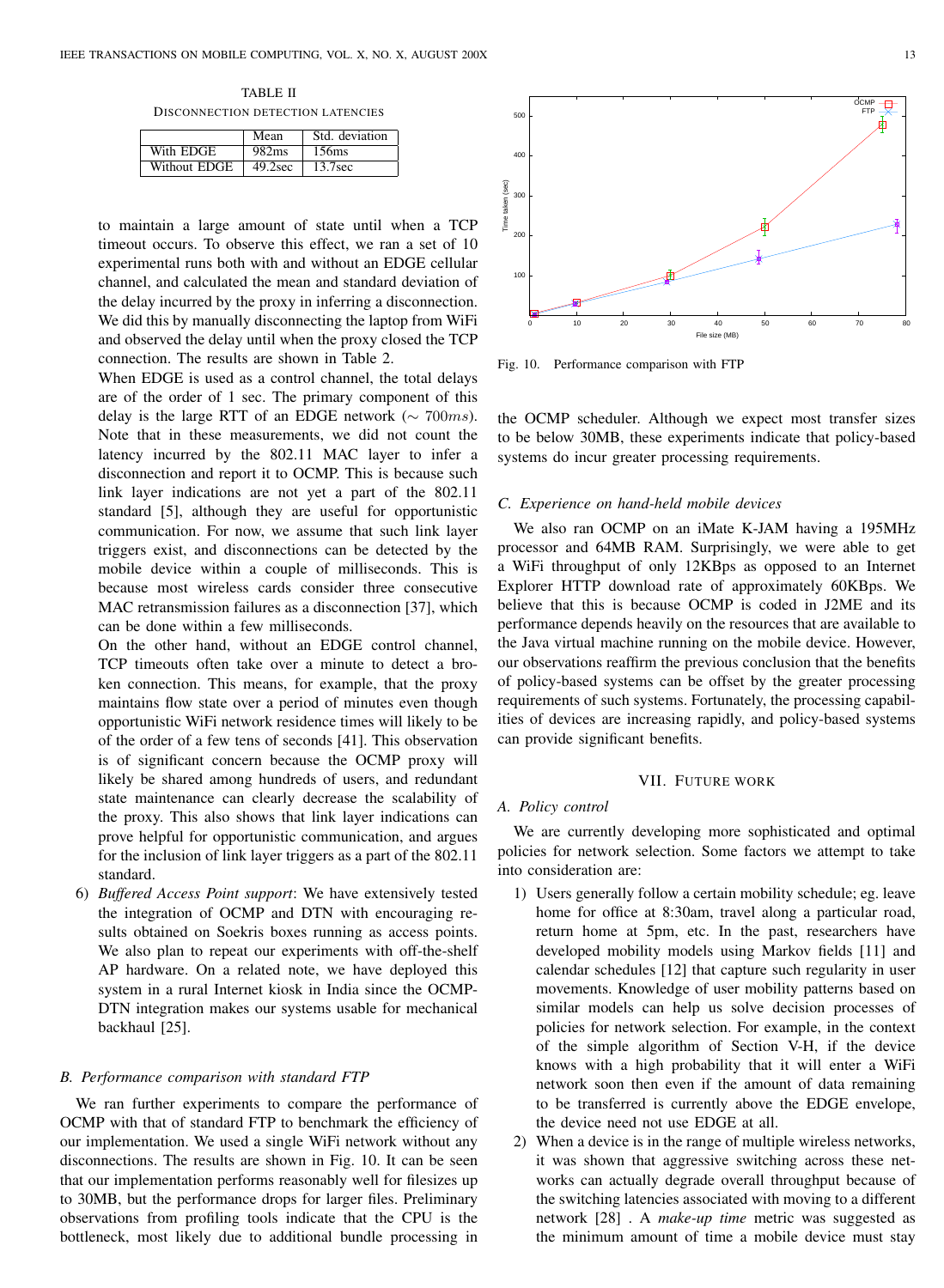connected to a network before switching to a different one. Knowledge of mobility patterns and expected residence times in different networks can help estimate such 'make-up time' metrics for optimized network selection.

3) During situations of data overload when a large amount of data is to be downloaded or uploaded, users may associate different preferences with different applications so that low priority applications can be temporarily dropped. To model such situations, we plan to associate each application with a utility function that decays with time. We can then use algorithms to maximize the overall system utility by scheduling different applications at different times on multiple wireless interfaces.

# *B. Multiple proxies*

We mentioned in Section IV-B the need to relocate application state to the proxy 'closest' in terms of RTT to a mobile device. Since TCP throughput is inversely proportional to the RTT [14], this optimization can improve the utilization of end-to-end opportunistic connections between the mobile device and a proxy [23]. We plan to implement inter-proxy state transfer by arranging globally distributed OCMP proxies in an I3 overlay [13]. Mobile devices will be able to register themselves with the closest OCMP proxy (an I3 overlay node), and application state for the mobile device will be automatically moved between proxies whenever a new registration is made. Note that we expect OCMP proxies to have fairly large footprints [24], and therefore selection of the closest proxy need not be done on the order of every minute or even every hour.

## VIII. RELATED WORK

We are not aware of any other work that provides the same set of functionality provided by our system. However, our work is closely related to, and builds on the insights of several threads of past work in this area, as described next.

Policy-based selection of network interfaces was first introduced in [29], and has since been extensively explored in the context of vertical handoffs by researchers [30], [31]. The problem was motivated by the desire to choose the best network that optimizes metrics such as data rates or power consumption in the long term, while preserving seamless connectivity. We have built upon this definition by noticing that seamless connectivity is not required for many non-interactive applications. Therefore, our policy definitions operate at the session layer, unlike the networkand transport-layer policies of past work. This allows us to include a delay component (such as a deadline for data transfer) at a timescale of minutes and hours, which fundamentally alters the system.

Our use of many wireless interfaces in parallel is similar in spirit to pTCP [16]. Unlike pTCP, which assumes an underlying TCP connection, OCMP is transport-agnostic. We are able to make this tradeoff because we are primarily interested in delaytolerant applications that can deal with a large resequencing buffer. In contrast, pTCP supports interactive applications, and must therefore exploit TCP structure to reduce the size of the resequencing buffer. Unlike pTCP, we have built, deployed and evaluated the performance of the system in a testbed, instead of relying on simulations.

The use of location-independent identifiers for resuming a session was proposed earlier in the context of Rocks-and-Racks [38] and TCP Migrate [27]. However, these earlier solutions are not only TCP-centric but also support only a single interface. Our use of an almost-always-available cellular connection for the transmission of control messages (i.e. data available, and link down) distinguishes us from these proposals. Also, unlike these proposals, we have designed and implemented a session-level reliability protocol.

Our use of a proxy for dealing with session disconnections and the aggregation of multiple transport connections into a single connection is similar to that proposed in PCMP [22]. However, OCMP differs from PCMP in several ways. First, unlike PCMP, OCMP supports the use of multiple NICs in parallel. We also support arbitrary transport protocols including UDP with erasure codes [6], [7], and TCP optimized for cellular networks [8], [20], whereas PCMP is essentially TCP-centric. Unlike PCMP, OCMP nodes can be powered down because application data and control is persistently stored. Our architecture allows session state to be encapsulated and transferred from one proxy to another. This allows us to reassign a mobile to the closest available proxy, greatly improving performance. Finally, servers can push data to OCMP proxies, or plugin daemons can poll legacy servers to pull data, and the data can then be picked up opportunistically by mobile devices. We believe that these differences make OCMP much more suited to a dynamic multi-network environment than PCMP.

Our proposal to use multiple OCMP proxies for better throughput during opportunistic connections is similar to that proposed in DHARMA [3]. DHARMA uses a network of distributed *homeagents* to provide (a) mobile IP like packet forwarding support when client IP addresses change due to mobility, and (b) session persistence for preserving TCP connections across disconnections. We believe that our work is more general because it provides many more features than just session persistence and mobility support.

Intelligent selection of network interfaces with session persistence is also being explored in the context of the Haggle project [17]. However, Haggle is focused on infrastructure-less systems where devices communicate with each other in an ad-hoc manner. Further, they do have a notion of application plugins, proxies, or a control channel.

Finally, our work is complementary to, and extends, recent work in the area of implementing a router for delay tolerant networks (DTN) [9]. Our notions of session persistence, data persistence, bundling, and multi-network support originate in this seminal work. However, we have made several non-trivial extensions. These include the support for fine-grained policy control, the notion of application plugins, the use of a proxy, and the separation of the data and control planes. Some of our detailed design decisions also differ from that made in the DTN reference implementation. For instance, DTN associates a 'convergence layer' with each transport protocol, which means that all NICs that support TCP would use the same convergence layer. In contrast, we associate a connection with each NIC, allowing us to exploit network heterogeneity by optimizing different transport layer implementations for different types of networks [6]–[8], [20]. OCMP also supports a control channel to communicate disconnection and reliable data transfer information between peers, which is not currently possible in DTN. We observe that our work is motivated by a narrower set of problem areas than DTN, which allows us to exploit the inherent problem structure